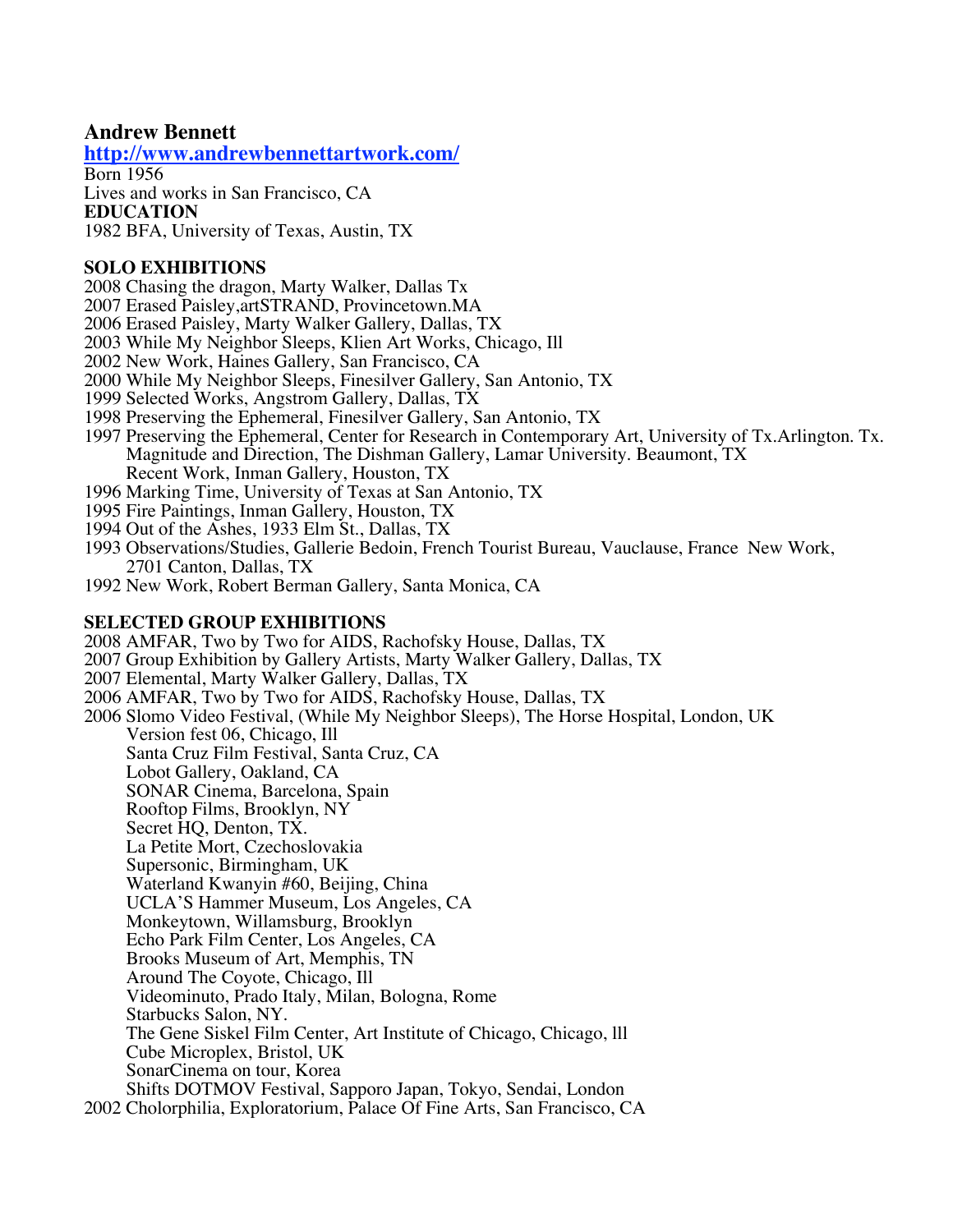Burning Images: John Cage, Andrew Bennett, Paul Chojnowski, University of Arizona Museum of Art, Tucson, AZ Neo Painting, Young Une Contemporary Museum Of art, Kwangju City, Kunggi-Do, Korea High Light, Culture Lounge/Refusalon, Goldstrom collection, Oakland, CA Monochrome Mostly, Boston Center for the Arts, Boston, MA. Contemporary arts collective, Las Vegas, NV Arlington Museum of Art, Arlington, TX UTSA satellite space / blue star art complex, San Antonio, TX Museum of Southeast Texas, Beaumont, TX San Francisco International Art Fair, Fort Mason, San Francisco CA, (Haines gallery / Finesilver) 2001 Last Place, Refusalon, San Francisco, CA Braile, Angstrom Gallery, Dallas, TX 2000 1:1, Refusalon, San Francisco, CA Substance Abuse, University Of Texas @ Dallas Gallery Dallas, TX Light and Video, Refusalon, San Francisco, CA Burn It, Arlington Museum of Art, Arlington, TX, Catalog Refusalon Chooses 5 Artists; San Jose Museum Of Art, San Jose, CA Fire Sale 2000, Angstrom Gallery, Dallas, TX AMFAR, Two by Two for AIDS, Rachofsky House, Dallas, TX Five by Seven by Ten, TFAA, Jones Center for Contemporary Art, Austin, TX Paint the Town Red, Arlington Museum of Art, Arlington, TX Chicago International Art Fair, Navy Pier, Finesilver, San Antonio, TX San Francisco International art Fair, Fort Mason, San Franciso, CA Drawn, Barry Whistler Gallery, Dallas, TX 1999 A Fresh look at Texas Art, McKinney Ave. Contemporary, Dallas, TX, Juror: Terri Sultan, Curator of Contemporary Art, The Corcoran Gallery of Art, Washington, D.C. Recent Works, Refusalon, San Francisco, CA CONTEXT: Survey of Minimalism, Soma Gallery, La Jolla, CA Melt Down, SOMA Gallery, La Jolla, CA 1998 Sound Show, Refusalon, San Francisco, CA UN-Defining Painting, Detroit Artist Market, Detroit, MI Phoenix Triennial, Phoenix Art Museum, Phoenix Arizona, Curator, David S. Rubin Horace Cardwell Competition, Museum of East Texas, Lufkin, TX Gramercy International Art Fair, Spencer Brownstone Gallery, New York, NY TICK, Webb Gallery, Waxahachie Texas, Curator: Mike Henderson Mirror Mirror, Contemporary Art Center of Fort Worth, Fort Worth, TX Ten, Handley-Hicks Gallery, Fort Worth, TX Lemonade-Fresh Squeezed and Tangy, Wells Fargo Gallery, Houston, TX Summer Group Show, Inman Gallery, Houston, TX 1997 Mediation of Ornament: Seven Texas Painters, Transco Tower Gallery,Houston, TX New Work: Gallery Artist, Inman Gallery, Houston, TX 1996 Burning Issues, Galveston Arts Center, Galveston, Texas, Curator: Clint Willour Five Year Anniversary, Inman Gallery, Houston, TX Summer Group Exhibition, State Thomas Gallery, Dallas, TX Works on Paper: Recent Drawings, Prints, and Photographs, LSU Art Gallery, Baton Rouge, LA, Curator: Marilyn Kushner, Brooklyn Museum 1995 Faith in Vision, Transco Tower Gallery, Houston, TX Seductive Surfaces, Sally Sprout Gallery, Houston, TX Black and White, Arlington Museum of Art, Arlington, TX CONFLUENCE, Ducan-McAshan Visual Arts Center, Juror: Peter Doroshenko, Contemporary Arts Museum, Houston, TX Black, White and Grey Matters, Robert Berman Gallery, Santa Monica, CA Fire Paintings, S.O.M.A. Gallery Projects room, San Diego, CA 2 x 12 x 12 x 95, San Jacinto College South, Juror: Terrie Sultan Curator of Contemporary Art,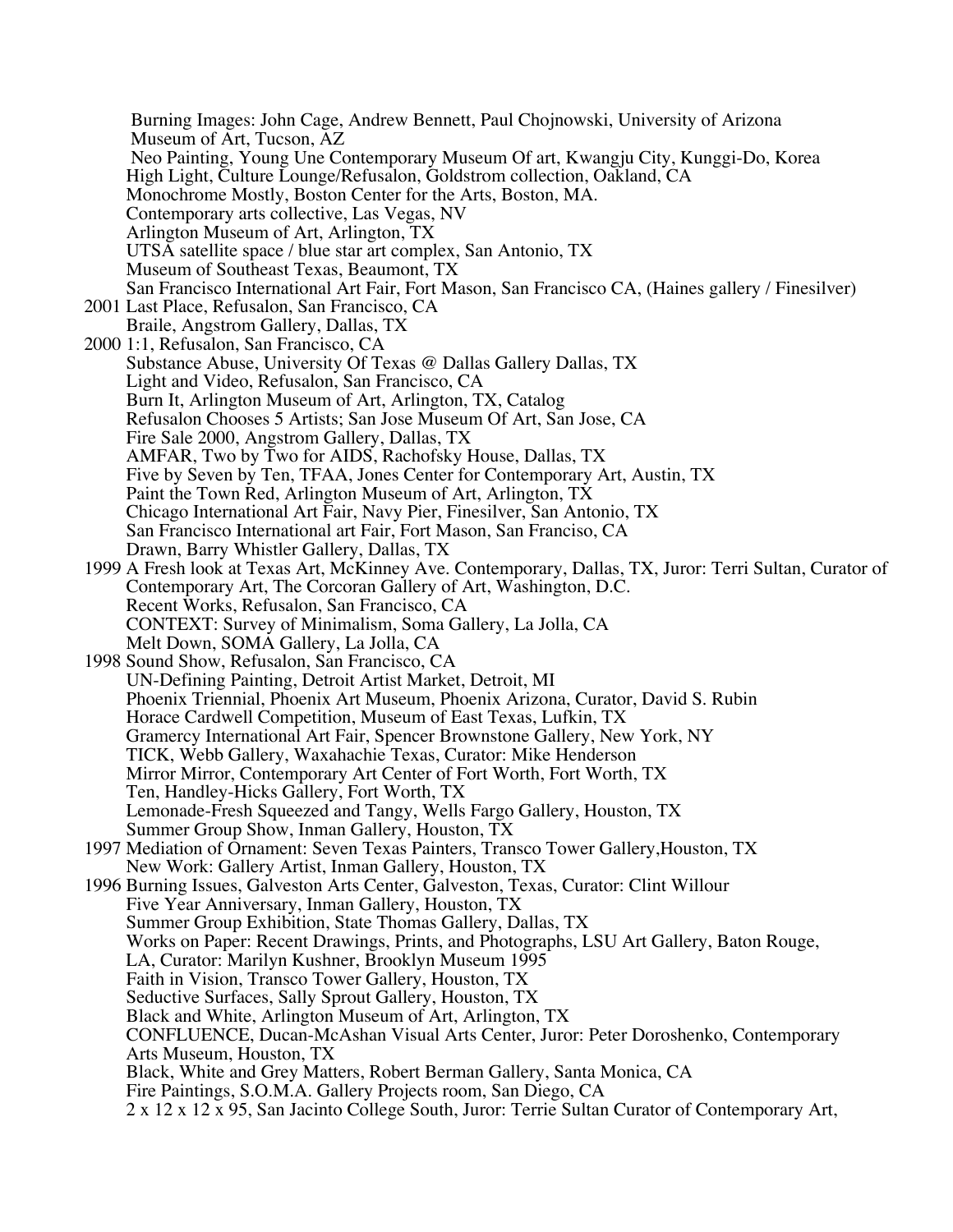The Corcoran Gallery of Art, Washington, D.C.

Critic's Choice, Dallas Visual Art Center, Dallas, Texas, Jurors: Don Bacigalupi, Curator, San Antonio Museum of Art, Alison Green, Curator Museum of Fine Arts, Houston, TX Bill Ooten, Director Art Museum of South Texas, Corpus Christi, TX The Red Hot Show, Texas Fine Art Association, Austin, TX

- 1994 Looking West/Glancing East: New Texas Art, The Amarillo Museum of Art, TX Cheekwood National Contemporary Painting Exhibition, Cheekwood Museum of Art, Nashville, TN, Jurors: Kenneth Noland and Jennifer Wells Alvan G. and Carol J. Lampke Competition, Yale University, New Haven, CT Beaux Arts Ball, Dallas Museum of Art, Dallas, TX
- 1993 Small Works: Bennett, Prescott, Sanders, Sime, Inman Gallery, Houston, TX
- 1992 Primarily Paint, Laguna Gloria Art Museum, Austin, Texas, Juror: Peter Doroshenko Presence, Center for Research in Contemporary Art, UT Arlington, TX Beyond Landscape, Robert Berman Gallery, Santa Monica, CA Forty + Views, Arlington Museum of Art, Arlington, TX
- 1991 Profiles I, the Land, Arlington Museum of Art, Arlington, TX Mystery and Intrigue, Peregrine Gallery, Dallas, TX Los Angeles International Art Fair, Los Angeles, CA Art in the Metroplex, Juror: Marilyn Zeitlin, Director, Washington Projects for the Arts, Moody Gallery, Fort Worth, TX
- 1990 Art in the Metroplex, Juror: Ned Rifkin, Moody Gallery, Fort Worth, TX. Robert E. Fiesler Award
- 1989 Paper Routes '88, Dallas, Texas Children's Arts and Ideas Foundatio Centrum Gallery, Dallas, TX Critic's Choice, Jurors: Terry Fassburg, John Jasinski, Carolyn Lowery, D'art, Dallas,TX

# **COLLECTIONS**

Arizona Museum Of Art, Tucson, AZ American Airlines, Dallas, TX Hilton Hotel Corp Neiman Marcus, Dallas, TX Millennium Partners collection Ritz Carlton Sterling Co., Dallas, TX Suizua Corp, Dallas, TX US Trust Of Texas, Dallas, TX Wyndham Corp I2 Technologies

## **AWARDS / GRANTS /RESIDENCIES**

2006 Ballinglen artist fellowship residency program, County Mayo Ireland 2006 1996 Mid-American Arts Alliance/National Endowment for the Arts Fellowship Award Painting 1995 Merit Award, Dishman Center for the Arts, Lamar University 1994 Adolph and Esther Gottleib Foundation Grant Change Inc., Raushenberg Foundation Grant, 1994 1992 Merit Award, Primarily Paint, Laguna Gloria Art Museum, Austin, TX 1991 John L. Clardy Sr. Award, Art in the Metroplex, Juror: Marilyn Zeitlin 1990 Robert E. Feisler Award, Art in the Metroplex, Juror: Ned Rifkin

## **LECTURES / PRESENTATIONS**

Boston Center for the Arts University Of Texas, San Antonio, TX Blue Star Art Center, San Antonio, TX Exploratorium, San Francisco, CA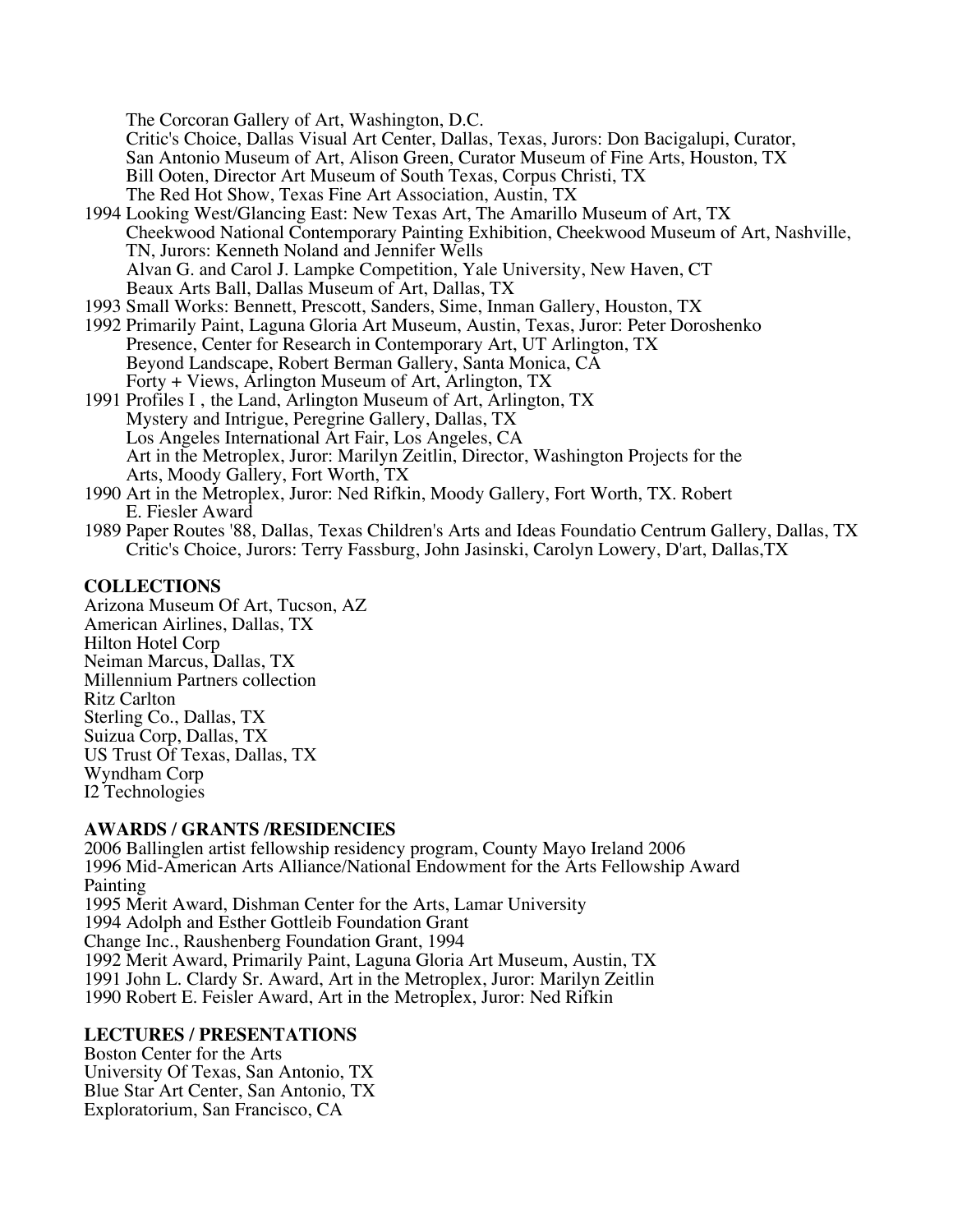DorkBot SF, Rx Gallery San Francisco Media Arts Alliance (SFMOMA) McKinney Avenue Contemporary, Dallas, TX Jurassi artist residency program Xerox Parc, Lab

### **PUBLICATIONS / CATALOGS**

2007 O'Brien, Titus. "Five artist, and Mother Nature, pull together nicely", Fort Worth Star Telegram, Sunday January 14, 2007. 2006 Millennium Partners Collection Catalog 2002 Neo Painting, Exhibition catalog, Young Une Contemporary Museum of Art, Kwangju-City, Kunggi-Do, Korea Monochrome Mostly, Exhibition catalog 2000 Burn It, Arlington Museum of Art, Arlington, TX, Exhibition catalog AMFAR, Two by Two for AIDS, Rachofsky House, Auction catalog, Paint the Town Red, Arlington Museum of Art, Arlington, TX, Auction catalog 1998 Preserving the Ephemeral, Finesilver Gallery Exhibition catalog Phoenix Triennial, Phoenix Museum of Art, Exhibition catalog UN-Defining Painting, Detroit Artist Market, Detroit, MI, Exhibition catalog 1996 Marking Time UTSA Satellite Space, San Antonio, TX, Exhibition catalogue Mid-America Arts Alliance/National Endowment for the Arts Fellowship Award in Painting New American Paintings, Open Studio Press No. V, pp 24 & 25, plates Juror: Charlotta Kotik: Curator of Contemporary Art Brooklyn Museum of Art 1995 Critic's Choice, Dallas Visual Arts Center Dallas, Texas Exhibition catalogue 1994 Cheekwood National Contemporary Painting, Cheekwood Museum of Art, Nashville, TN, Exhibition catalogue 1992 Primarily Paint, Laguna Gloria Museum of Art, Austin, TX, Exhibition Catalog

PRESENCE, Center for Research in Contemporary Art, University of Texas at Arlington Exhibition catalogue

### **SELECTED BIBLIOGRAPHY**

2007 McQuaid, Kate, " On the surface and beneath", The Boston Globe, Arts and Review, Thursday, Aug. 30, 2007 Giuliano, Charles, "Tabitha Vevers and Andrew Bennett ", Berkshire Fine Arts , Aug 2007 O'Brian, "Five Artist and Mother nature pull together nicely" Fort Worth Star Telegram, Sunday January 14, 2007 2006 Grandberry, Michael, "Francis Bagley, Andrew Bennett at Marty Walker", Dallas Morning News, Nov 11, 2005 2004 Mailhes, Leticia, "Innovation: San Francisco,un creuset pour les experimentations en tout genre" Les Echos Fr,Nov.2004.p24 2002 Cash, Stephanie," Report From San Francisco: Surviving and Thriving", Art In America 2002 Amato, Lisa, "Mills Gallery at the Boston Center For the Arts, Monochrome Mostly", Art New England, July, 2002 UTSA Today, Monochrome, Mostly 'exhibit opens at UTSA Satellite Space, Jan. 2002 Zwartjes, Arend,"Monochrome Mostly", Glass Tire Texas visual Art Online, Feb. 2002 Watson, Brigid, "I want candy" ,South End News, June 13, 2002 Jenkins, Shirley, "Imagine That ,Dual exhibit makes use of everyday items", Fort Worth Star Telegram, Aug. 30, 2002 "Ordinary Things" Dallas Morning News, Sunday , Sept 1, 2002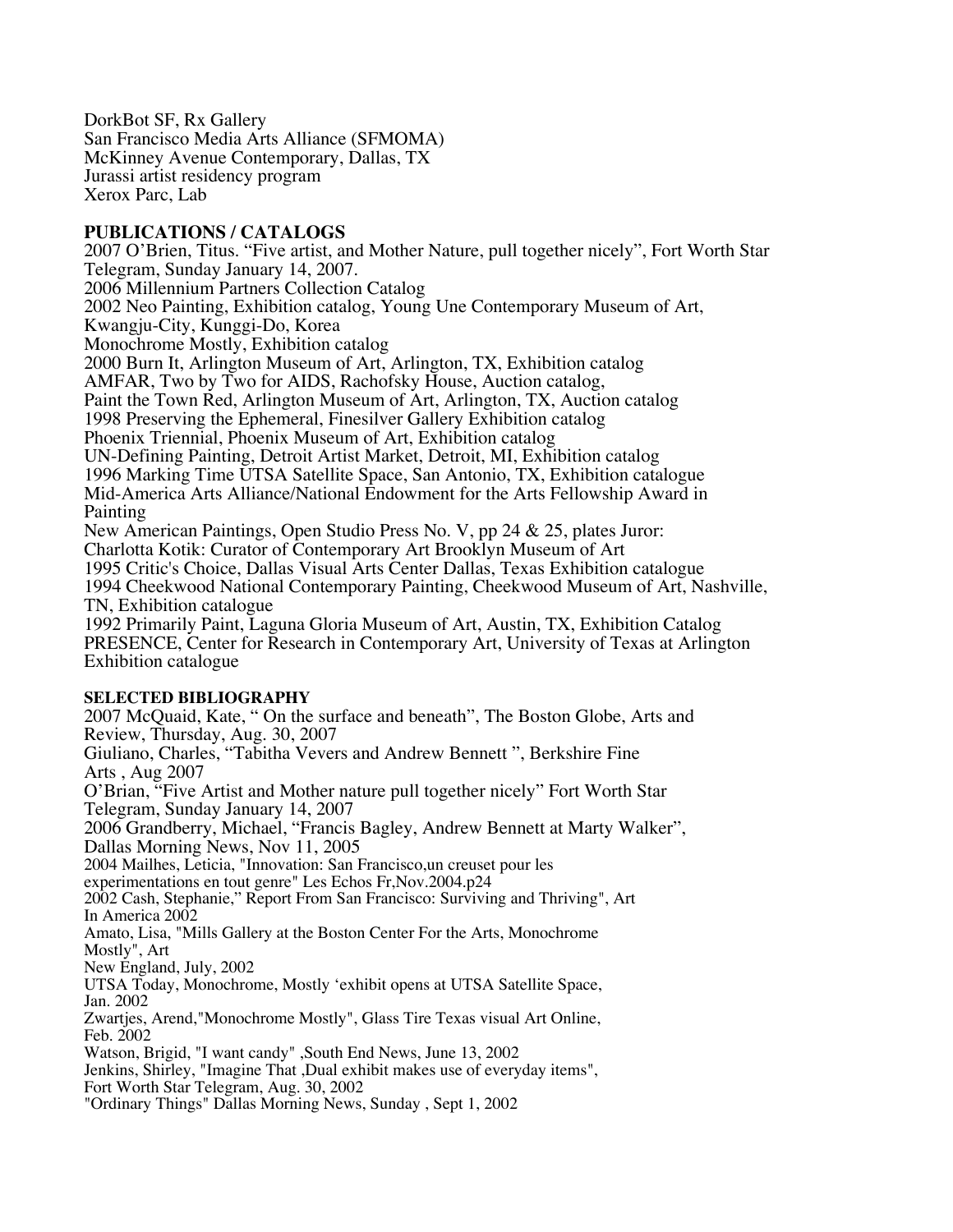Twardy, Chuck," SLight Expectations", Las Vegas Weekly, Art and Culture, Nov.20th, 2002 2001 Green, Mariana , "Sharing The Moment", Citilites, Summer 2001, p24 photos 2000 Baker, Kenneth, "Artist Create Show At Refusalon's,"1:1", San Francisco Chronicle, Art Reviews. Aug.19, 2000, p D1 Atwell, Wendy, "Andrew Bennett: While My Neighbor Sleeps", Canvas: Visual Life In Texas, Summer 2000, p.11 (photo) Goddard, Dan," Todd Brandt ,Works with paint" and Andrew Bennett "While My Neighbor Sleeps", San Antonio Express News, June 11 2000, p.7 & 16H (photo) Daniel, Mike," Drawn" At Barry Whistler, Quick Sketch, Dallas Morning News Nov. 2000 Weinstein, Joel, " Arlington shows playing with fire in celebration " Arts Saturday, Dallas Morning News, July 22, 2000. p.5C 1999 McCabe, Bret, "State Of Things", Met Arts, The Met, Nov. 17 1999. (photo) "Exhibit Takes A Fresh look At Texas Art" Dallas Morning News, Nov.2,1999 Akhtar, Suzanne, "If only we could see what the judges didn't like" Arlington Star Telegram, In the galleries, Sun., Nov.28, 1999 Freeman, David, Reviews, ARTLIES, Texas Art Journal, Winter 98-'99 (p.56) Freeman, David, Voices of Art, Vol.7, No.1 Feb/March 1999 (p.4) Kutner, Janet, "Andrew Bennett at Angstrom" Dallas Morning News, Gallery Gourmet, Friday, Feb. 26, 1999 Pincus, Robert L., "Intriguing Wax Art Fires the Imagination" The San Diego Union Tribune, Visual Arts, Jan. 28, 1999 1998 Cohen, Keri Guten, "Two shows challenge viewers and art's definition", Detroit Free Press, Gallerie, Sunday, Feb. 22, 1998. Colby, Joy Hanakson, "A diverse Artist Market shows that painting lives" The Detroit News, Exhibits, Thursday, Feb. 8, 1998 Daniel, Mike, "Two artist at CRCA: the Gallery at UTA" Dallas Morning News, Feb. 24,1998 Akhtar, Suzanne, "Artist use delicacy, strength to reflect life's mysteries" Fort Worth Star Telegram, The Arts, March 11, 1998 Smith, Sherry D., "Artist Bennett, Breakey offer illusion, reality at CRCA showing" The Shorthorn, Feb. 20, 1998 Austin, John, "UTA exhibit features pictures, panels" Arlington Star Telegram, March 6, 1998 Summers, Angie, " Out and About" Arlington Star Telegram, March 11, 1998 Rankin, Jennifer, "Instants in Fleeting" Arlington Morning News, March 6, 1998, (pp1&2C) "Gallery", Ticking FW Weekly, Sept. 3-10. (p19) Daniel, Mike, "Around the clock", Dallas Morning News, Weekend Guide Art, Aug. 21, 1998. (p.53) "What to see", Ft Worth Star Telegram, Sept. 3, 1998. (p.1) "Gallery Night", Ft Worth Star Telegram, Sept. 11, 1998. (p.35) Daniel, Mike, "Art and Sole", Dallas Morning News, Sept. 11,1998. (p.55) Akhtar, Suzanne, "Discarded Windows become artistic visions" Ft Worth Star Telegram, Sept. 13,1998 1997 Johnson, Patricia C. "Galleries Driven to Abstraction", Houston Chronicles, Sept. 16, 1997. (p. 1D) Gadsen, Ginger, "A Day in the Life" CBS Affiliate KTVT, Channel Eleven, Dallas Ft. Worth, Sept. 6, Anspon, Catherine, "Many Voices, Many rooms" Public News, July 16, 1997. (pp. 16-19) 1995 Kalil, Susie, "Playing with Fire", Vary Magazine, May/June. )pp. 99-101) 1994 Bass Shermakaye. "Fire Tests Artist Commitment" Dallas Morning News,

Crosby, Gregory, "Art: No Off-color jokes, please", Las Vegas Mercury,

Thursday, November 14, 2002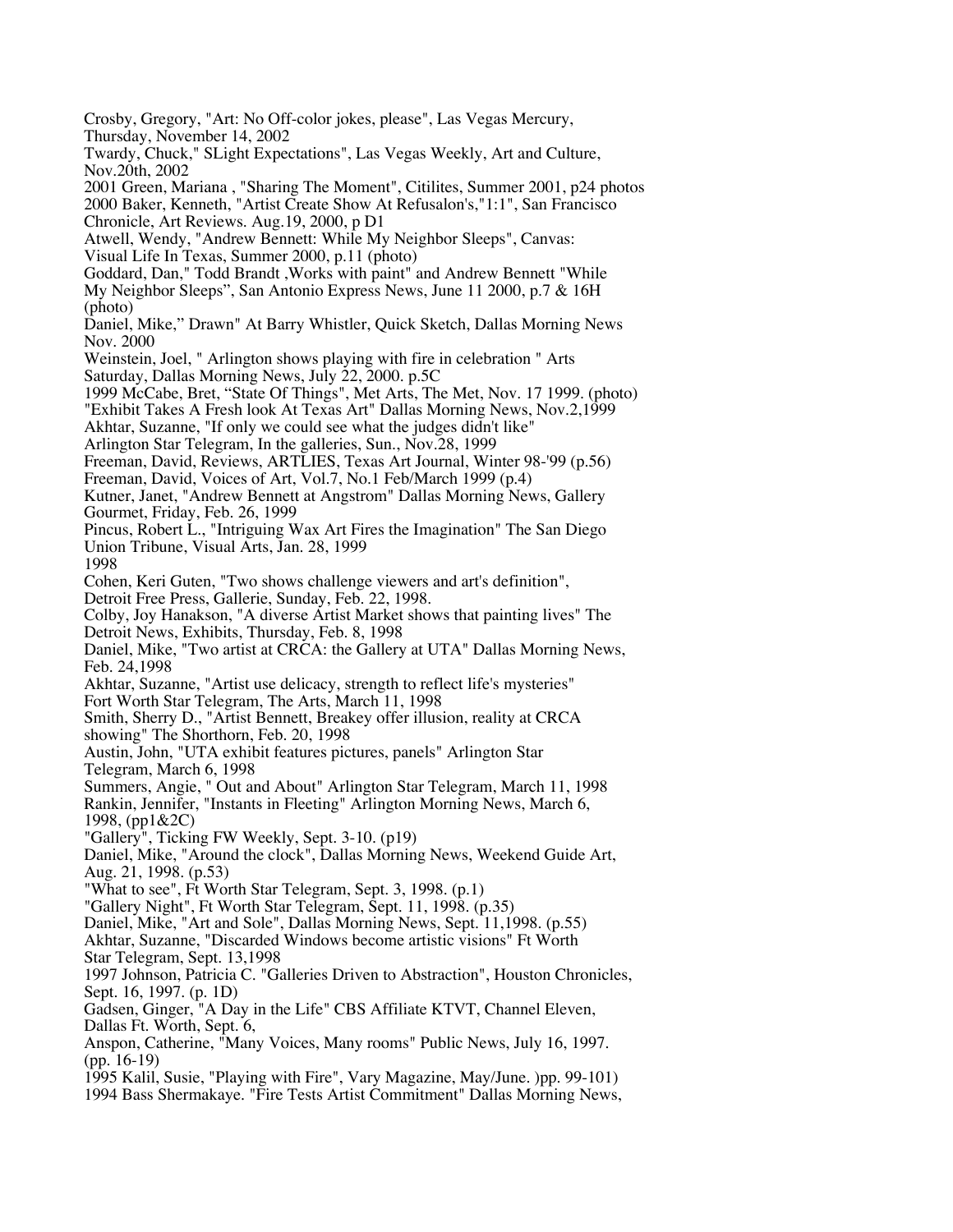Jan. 14, 1994. (pp.1 &2C) Matthews, Quinn, "Art Matters", WRR Radio February 6, 1994 1992 TFAA News, Primarily Paint, Review with photo, Fall Issue, 1992 Bass, Shemakaye, "Artist and Remodeling", Dallas Morning News, The Arts, Feb. 26, 1992 (p. 5C) 1991 Jennings, Diane, "Andrew Bennett: The Reluctant Artist Gives into Obsession" Dallas Morning News, High Profile, Oct. 13, 1991 Kutner, Janet, "Nature Not Nurtured", Dallas Morning News, Dec. 12, 1991 (p.5C) Sime, tom, "Land futures" Dallas Observer, Arts Week, Dec. 12, 1991 (p.31) Kutner, Janet, "Mystery Cloaks Intriguing Show", Dallas Morning News, Oct. 24, 1991 (p.3C) 1990 Lagow, Jon, "Andrew Bennett, The Big Picture", Detour Magazine, Apr.9 Moody, Tom, "Deep Ellum Collections in Contrasts", Dallas Morning News. 24.1990, (p.7C) Kutner, Janet, "At the Edge of Local Art", Dallas Morning News, 10/10/90  $(p.5C)$ 

### **PRESS / REVIEWS / ESSAY EXCERPTS**

Fascinated with the progress of technology, yet seduced by nature and the elements, Bennett's' approach combines the organizational calm of the grid with the organic nature of smoke. The viewer is not immediately aware of the natural carbon, as the resulting image resembles more technological or scientific matter, such as computer circuitry, pixilated newsprint, or a seismographic reading. Haines gallery, excerpt, press release, 2002

"The proximity of fire to paintings and works of art on paper stirs up alarming visions of unwanted disasters, if not wholesale destruction. The three artists in Burning Images, Andrew Bennett, John Cage and Paul Chojnowski, find means to channel this inherently menacing situation. With exceptional finesse they coax heat into situations where its destructive capability works as a creative device. .....

Bennett's work, on gesso panels uses the soot, sulfur, wax, and wicks. Carbon and trace elements from wood matches and candles to fix sublime and sensuous patterns on his surfaces. These compelling patterns evoke the repetitious acts of striking a match, watching the wax melt and wick burn, or following the random curls of smoke. The fixed control of Bennett's pattern- making contrast with the chaos and unpredictability of the fire and smoke. Like the fixed fixation of campfire, Bennett's fields of pattern and consumption focus attention on the beauty and fascination of an inherently unruly medium." - Briggs, Peter , " Burning Images" , catalog excerpt , chief Curator Arizona Museum of Art, 2002

http://www.tucsonweekly.com/tw/2002-08-08/review2.html

"Bennett's multiplicity of metaphors are fresh and innovative and the supreme irony is that at the heart of his mediums there is the implication of that which has already happened or things that will no longer exist. The work lays claim to a reading of painting that is humorous and telling, for Bennett has literally set fire to the painterly composition and his work is that substance of the argument that has been left behind. " - Haye, Christian" Preserving the Ephemeral" excerpt from catalog essay, 1998

"His Art contains a language of elaborate sensuousness and luscious danger, becoming an enticing menu of techno-pyro experiments…. Bennett's use of materials is sublime. The viewer's cognitive awareness of Bennett's materials runs parallel with their appreciation of the illusion he creates with his materials. One doesn't surpass the other." - Freeman, David, Reviews, ARTLIES, Texas Art Journal, Winter 98-'99 p.56, (photo)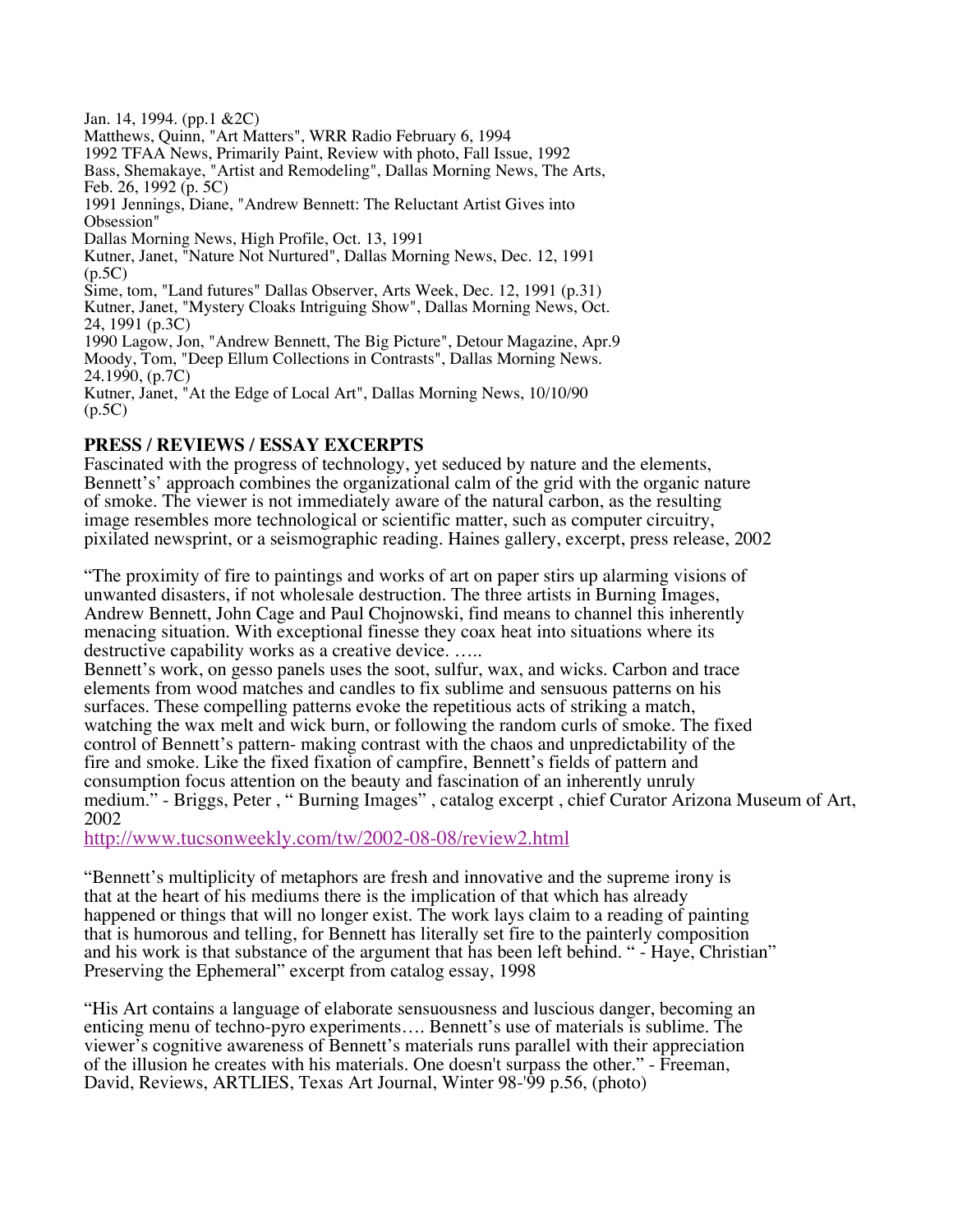"But terse, one – sentenced criticism is a vainglorious exercise, and nobody wants to be too much of a fussbudget. In fact a much more interesting and engaging take on natural phenomena interacting with the artist's endeavor is found in Andrew Bennett's RITUAL BURNING WITH INJ THE CONSTRUCT IF A GRID (1998), an obsessive series of burnings onto the canvass worked to a high gloss. It's a startling effect and a process that hints at a john Cagean element of chance worked into visual media." - McCabe, Bret, "State Of Things", Met Arts, The Met, Nov. 17 1999. (photo) "Exhibit Takes A Fresh look At Texas Art" Dallas Morning News, Nov.21, 1999

"These Hauntingly beautiful, luminous pieces capture the ephemeral and act as reminders of the fleeting nature of life." - Cohen, Keri Guten, "Two shows challenge viewers and art's definition", Detroit Free Press, Gallerie, Sunday, Feb. 22, 1998.

"Andrew Bennett .the one exhibitor not using paint per se, has an effective technique that involves igniting such object as candles or matches and recording the smoke on a gesso surface. Organized on a grid, his four small panels are wonderfully small and luminous." – Colby, Joy Hanakson, "A diverse Artist Market shows that painting lives" The Detroit News, Exhibits, Thursday, Feb. 8, 1998

"Although his compositions of gestrural markings organized along geometric matrices recall to some extent the systemic painting and drawings of the 1960s (by Agnes Martin, Robert Ryman, or Sol LeWitt, for example), they are in reality, not paintings at all. Bennett's markings are composed of soot and smoke, made by "painting" wooden panels with candles or matches. .... Expanding upon a tradition begun with 1960s process art, each work becomes a record of its own making, only now the resultant images resemble abstract calendars- but without any reference to any particular day." - David Rubin, excerpt, catalog essay, Phoenix Triennial 1998

Andrew Bennett… emerges this decade with a fresh take on that standby of abstraction, the grid… He makes elegant designs with fire, using the flame, its soot, the burned head of a kitchen match as his brush and pigments on glass – like surfaces prepared with gesso or wax. These ghostly tools possess a unique palette of caramel, charcoal grey and black. Johnson, Patricia C. "Galleries Driven to Abstraction", Houston Chronicles, Sept. 16, 1997. (p. 1D)

"Bennett's "Fire Paintings", a new series of works recently exhibited at Inman gallery in Houston Texas. Privilege random occurrence at the expense of total control. In doing so they celebrate the intersection of conscious manipulation and chance. The work seems to reflect the dilemma of contemporary life – there is the desire for the sublime, but too much knowledge of our failures to completely believe in obtaining it."- Kalil, Susie, "Playing with Fire", Vary Magazine, May/June. 1995 )pp. 99-101, (photo)

"Primordial in nature, smoke evokes both history and memory, Recorded as a moment, the elemental nature of Fire is played out in a microcosm of space and time. Bennett's' incidents are simultaneously brief and perpetual, collapsing history and memory into flicker of flame, leaving persistent and perpetual mark." - Brandt, Todd " Marking Time", excerpt, catalog essay, 1995

"Andrew Bennett embraces the conventions of painting only to renounce it most familiar features. Flat, wall- hung supports with emphatic picture planes. Bennett's paintings are even organized by the grid, which situates them well within the Western Pictorial tradition. But other than those morphological characteristics, which according to Joseph Kosuth, classify "similar- looking objects…because of a similarity of visual/ experiential 'readings" as art ("Art After Philosophy,"1969), Bennett's work has little in common with painting. He uses neither paint nor canvas, relying instead on fire and wood. Unlike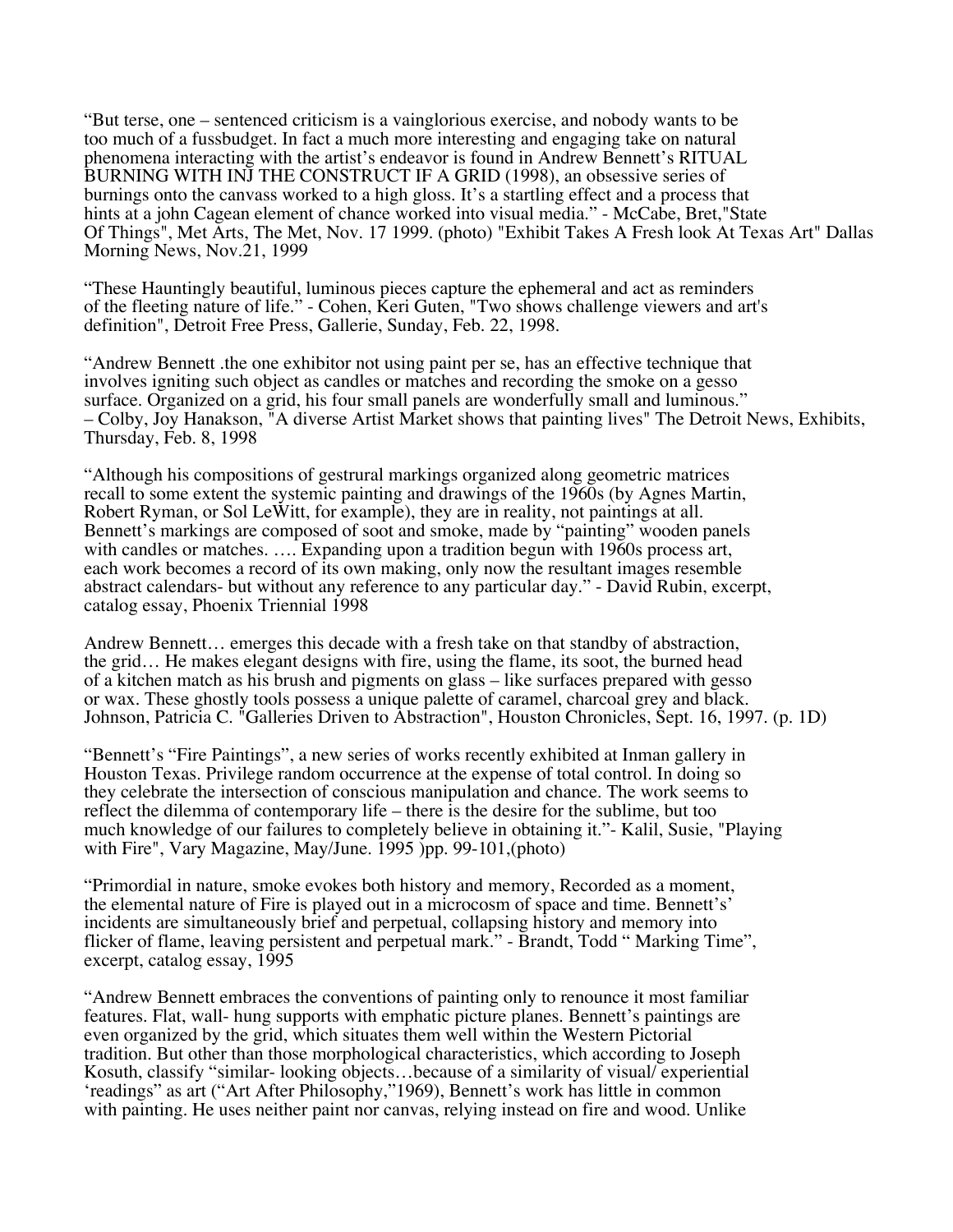Yves Klein, who put torch to canvas in the 1960s, Bennett uses candles, matches and other burning implements in a constructive manner to evoke the primitive, beneficial connotations of fire. Marked with the miniature astral displays of soot, these silky, cream colored surfaces are microcosms of a well-ordered universe." - Colpitt , Francis , " Marking time" catalog introduction, 1995

#### **PRESS: WHILE MY NEIGHBOR SLEEPS / FALLEN CANDLE SUITE / ESSAY EXCERPT PRESERVING THE EPHEMERAl**

"A note of urban calamity is struck in more abstract, elegiac terms in Andrew Bennett's video "While My Neighbor Sleeps"(2000).Here we see close-up a dense field of upright, unlit white birthday candles. To a soundtrack of droning electronics, they begin to collapse, melting from the bottom up, stirring whatever anxieties about collective demise may haunt us. Few other things in this widely diverting and inconsistent show are as powerful." - Kenneth Baker, *San Francisco Chronicle*

Andrew Bennett's installation transforms the nostalgic birthday candle into a poetic meditation on the invisible forces in our lives. *While My Neighbor Sleeps* is an eerily beautiful video of unlit candles buckling under from an invisible heat source set against the amplified buzzing of home appliances." - Wendy Atwell, *CANVAS Visual life in Texas - Houston, Texas*

"Even if were to try and ignore the material corporeality of the works, the power of their suggestion still serves to inform the experience. Bennett's multiplicities of metaphors are fresh and innovative and the supreme irony is that at the heart of his mediums there is the implication of that which is already happened or things that will no longer exist."- Christian Haye / The Project, catalog/exhibition essay, "Andrew Bennett / Preserving the Ephemeral"

" The wax works of Andrew Bennett appear more closely aligned to traditional handmade painting but on closer viewing appear to have formed on their own and without traces of hand. Bennett's use of birthday candles comes closer to Pop Art's impurity of modernism" - John Pomara - exhibition essay, "Substance Abuse"

" There is something strangely enthralling about the candles swooning in random waves. The suburban sounds mixed with the scenes of disaster recall the Australian movie "The Last Wave". And the resulting wall pieces of brilliantly colored candles frozen in mid- swirl are haunting and beautiful" - Dan Goddard, *San Antonio Express News*

" An economical approach to oddity" - Brett Mcabe, *Dallas Morning News*

*"*Some works engage, Andrew Bennett's," Candle Suite" presents six rectangles of unlit birthday candles melted into a landscape of saturated color, looking like unruly shag carpet samples from the "70s. - Gregory Crosby, *Las Vegas Mercury*

"His work lies between painting as a pictorial medium and sculpture as material matter. Bennett's fallen candle series collapses the boundaries of painting and reconfigures it as a material object. In recent works , two thousand birthday candles are arranged in a panel of beeswax and then documented as they fall and intertwinein the cooling process. The result, resembling a shag carpet, is a sensual, intriguing, and confusingly beautiful painting object." - C. Sean Horton, guest curator "Mostly Monochrome" Boston Center For The Arts

"This malign bit of fun, called *While My Neighbor Sleeps* , owes something to a mass gassing, especially since it seems to take place inside an oven. It's accompanied by an exquisite soundtrack of intermittent industrial honkings, crowd screams and barking dogs, a hilarious slow burn of neighborly antipathy." -Joel Weinstein, *Dallas Morning News*

*Other reviews can be seen in ART NEW ENGLAND Oct/Nov. 2002 and Las Vegas Weekly, Nov.*